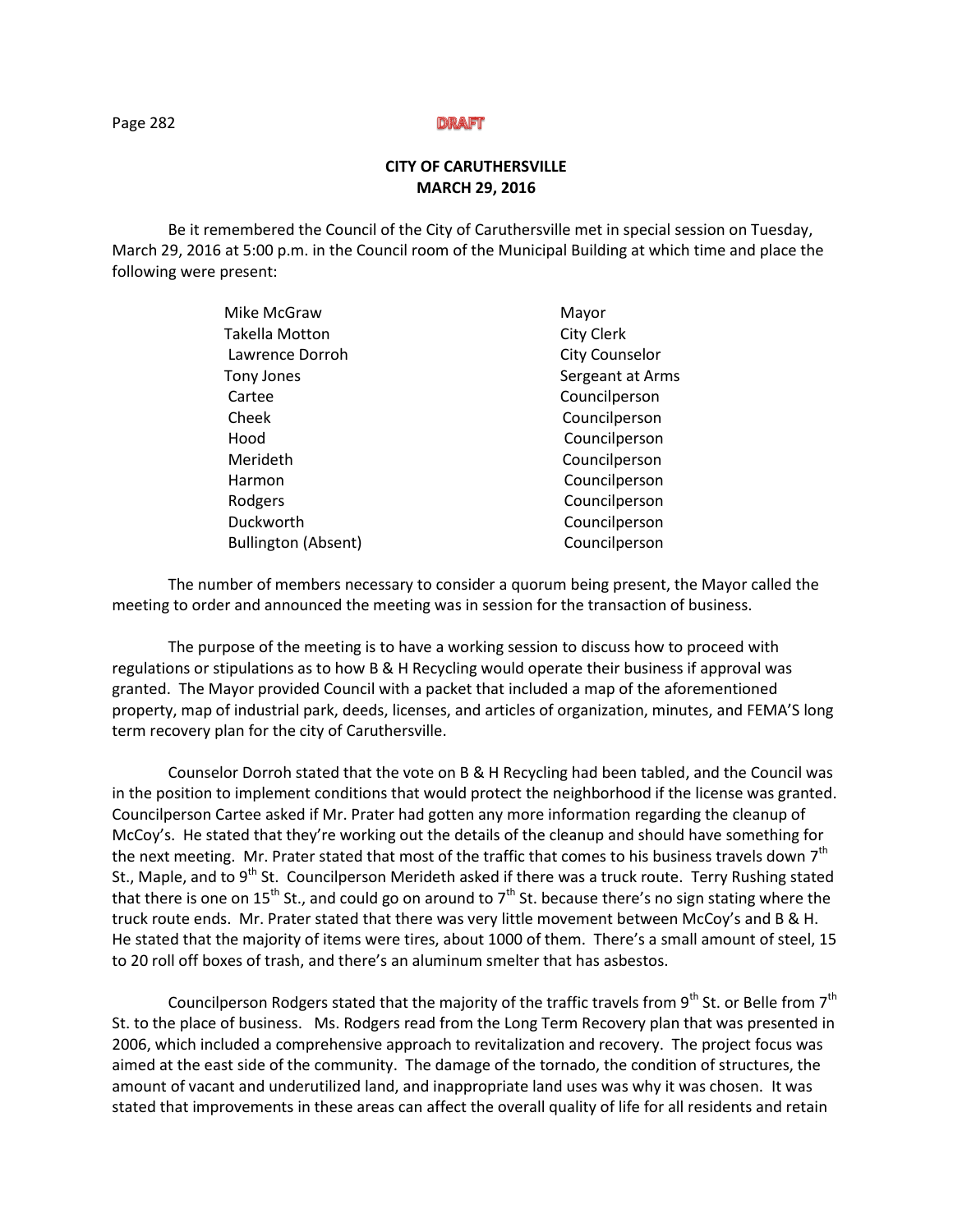### DRAFT

and attract new families to the area. The FEMA Mobile Home Site was looked at for possible new housing construction and the salvage yard on 15<sup>th</sup> St. /McCoy's would be relocated and redeveloped immediately. Councilperson Rodgers stated that the Council has the opportunity and responsibility not to allow such activities in the community deemed inappropriate by FEMA. Councilperson Rodgers also read a letter from Rev. Jaroslaw Skrzypek, JCL, VF and Sister Darlene Presley GHMS. The letter stated that they were concerned about placing a salvage yard on the eastern side of our city. Since coming to the City they have spent many hours working with the precious children and families in that area. The area is a depressed area, and the park is a beautiful area for the children to play in. They find it distressing to have a salvage yard in view while the children are playing. They ask for the Council to take a moment and imagine looking at broken down structures, over grown lots, and abandoned buildings surrounding the area that the residents look at every day, the hopelessness. They appreciate the work that has been done so far, but don't understand why the Council would place an additional burden on the residents by allowing a salvage yard to take place.

Councilperson Hood stated that the funding that came through this community was based upon the devastation on the east side, but everything beyond the east side got addressed extensively, with the least amount of work occurring on the east side. Mr. Hood stated that he welcomes businesses into town, but allowing something to take place that governing agencies have stated that was unsafe, unproductive, and inappropriate was not right.

Councilperson Merideth stated that his concern is that everything is maintained inside the building and in the fence. If anything is outside of the fence, we would have the authority to tell Mr. Prater that if it's not cleaned up that we can impose a citation. In his opinion the buildings are going to be there regardless, and the City can't afford to fork over \$ 100,000 to have the building moved to another location.

After further discussion Counselor Dorroh stated that we were having a meeting to have a contingency plan if the Council so desire to grant the business a license. We needed to come up with some plans or go in with the minimum restrictions, at this time we have the opportunity to impose further restrictions to provide more protection for the residents.

Councilperson Duckworth asked Mr. Prater if there was a plan for the auto wrecking. He stated that they would be using a mobile unit that would come in and crush the cars, which would be fully contained. Duckworth asked about the tire disposal. Prater stated that you have to pay to get rid of tires. When you allow for them to get out of control that's when you when you run into problems because it can get expensive. Duckworth inquired about the 8ft fence, because he had seen cars in other junk yard stacked beyond the fence. Mr. Prater stated that he wouldn't be stacking cars that high; he has 2 acres with plenty of room.

Councilperson Harmon inquired about the traffic of the tractor trailers coming to Mr. Prater's business. He suggested that all heavy trucks use the 15<sup>th</sup> St. truck route for entrance and exit to the business for concern for the residential areas. Councilperson Rodgers echoed regulating the traffic to and from the salvage yard because of the bus routes, looking out for the children. Councilperson Rodgers also stated that B & H may have the best of intentions, but have photos of one of the employees cutting up iron outside of the building, which Prater had said wasn't going to happen.